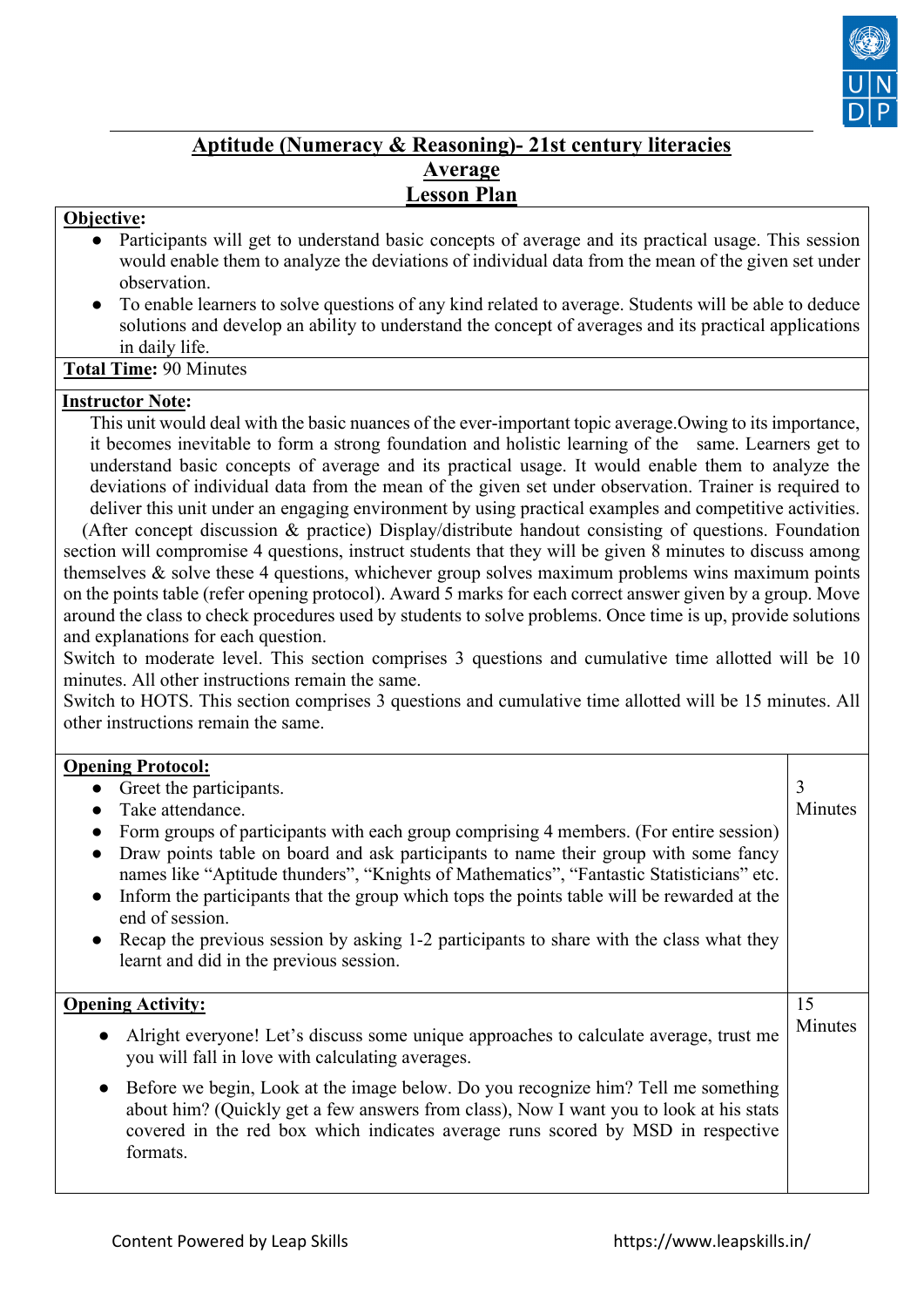



**MS Dhoni** India

# **Batting Career Summary**

|             | M |  | Inn NO Runs HS Avg            |  |
|-------------|---|--|-------------------------------|--|
|             |   |  | Test 90 144 16 4876 224 38.09 |  |
| ODI         |   |  | 350 297 84 10773 183 50.58    |  |
| <b>T201</b> |   |  | 98 85 42 1617 56 37.6         |  |
| <b>IPL</b>  |   |  | 208 185 69 4667 84 40.23      |  |

- Now, you have 10 minutes. In groups of 4, each participant has to choose one format and deduce the procedure for reaching the above-mentioned average in their chosen format. You are allowed to help each other.
- Now, one representative from each group has to come and share their calculation on any format (TEST/ODI/T20I/IPL) they wish to and discuss what average reflects about a batsman.

## Trainer's role:

- Award points to each group according to their calculations and definitions (Perfect or close). Consider step marking and close definitions.
- Explain the calculation and definition.

| <b>Section 1:</b><br>Let's<br>$\bullet$ | understand                                                                                             | the | concept | of | averages | with | an | example. | 25<br>Minutes |
|-----------------------------------------|--------------------------------------------------------------------------------------------------------|-----|---------|----|----------|------|----|----------|---------------|
|                                         | $\triangleright$ Case I: If there are three rooms such that A has 20 students, B has 10 students and C |     |         |    |          |      |    |          |               |
|                                         | has 15 students.                                                                                       |     |         |    |          |      |    |          |               |
| 20                                      |                                                                                                        | 10  |         | 15 |          |      |    |          |               |
|                                         |                                                                                                        |     |         |    |          |      |    |          |               |
|                                         |                                                                                                        |     |         |    |          |      |    |          |               |
|                                         |                                                                                                        |     |         |    |          |      |    |          |               |
|                                         |                                                                                                        |     |         |    |          |      |    |          |               |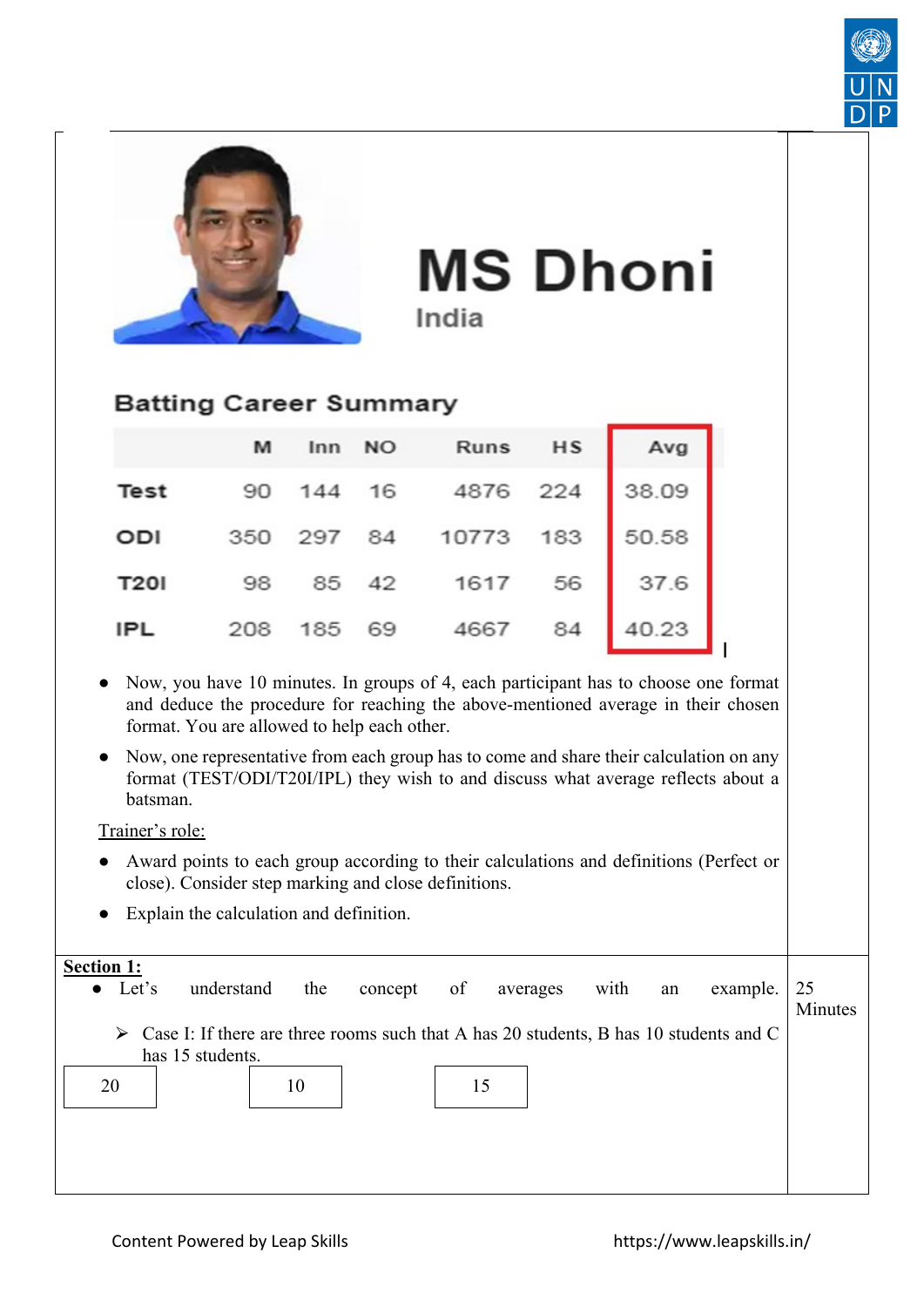

Then the average number of students in the rooms is calculated as  $[(20+10+15)/3] = 15$ .

So, average refers to the sum of observations divided by the number of observations. We got 15 as the average number of students in three rooms, what does that mean? What is "15" trying to say? Let's have a look.

We had three numbers (20,10,15) whose average is 15. Let's say below is a line representing "15" (Average value).



In this figure you can see that 20 is above the average, 10 is below the average and 15 is on the average line. Let us see how much deviation  $20 \& 10$  has from the average number.

- $\approx$  20 has  $+5$  deviation (Positive deviation)
- 10 has -5 deviation (negative deviation)

Net deviation = Positive deviation + Negative deviation i.e.  $[(+5) + (-5)] = 0$ 

Oh! Did we get a zero? Isn't that interesting? Yes, it is! Average of an observation is such a number which equals the net deviation of the whole observation to "zero".

So, if there is no deviation in any of the numbers in an observation, then what does that mean? It means that the whole set of observations has the same value. So, in the above case when you got 15 as the average number of students in three rooms, you can consider that each room has 15 students. This statement can also be represented as:







Now, if I tell you to calculate the sum of observations in the above figure, what will you do? Since you have to sum 15 three times so you will directly write 15\*3=45 or you can rearrange this equation to 15=45/3. Can you observe this equation? This is exactly what you write as formula:

Average = Sum of observations/total number of observations

Now did you get an idea that if you know the concept, there is no need to memorize formulas because ultimately these formulas were derived from the concepts. Also, average has many practical applications in our daily life, so if we understand the concept, we can utilize them.

#### **Section 2:**

- Let's understand the approach towards solving a problem on average.
	- $\geq$  Case 2: The average of five numbers is 29. If one number is excluded, the average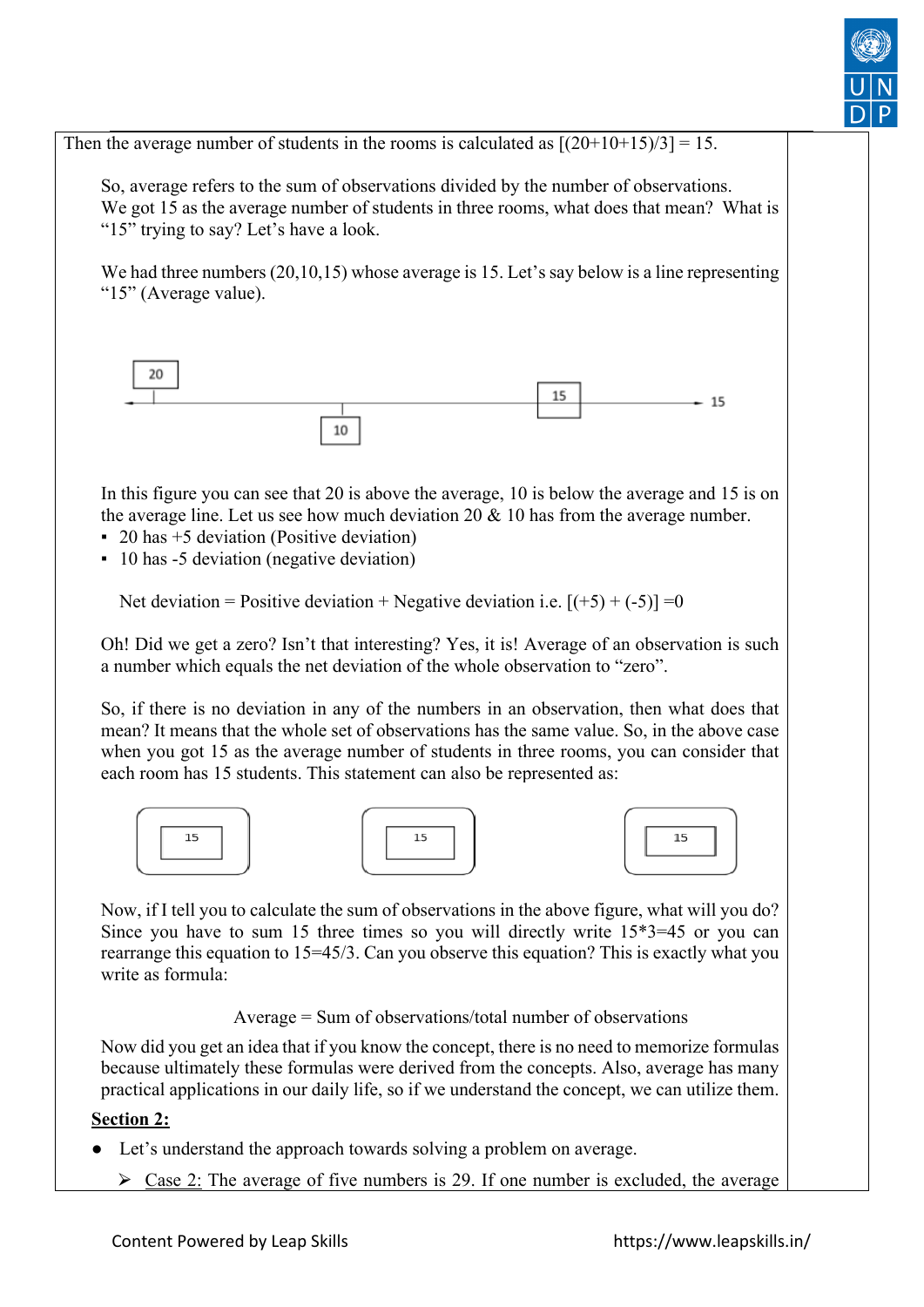

becomes 27. What is the excluded number?

Solution: According to the question, the average of five numbers is 29. Now, using the concepts learnt above, Let's suppose that the value of all five numbers is 29 as shown in the figure below.



Now, if one number is excluded, the average becomes 27 (or 4 numbers, all 27!), or like -

$$
\begin{array}{|c|c|c|c|c|}\n\hline\n27 & 27 & 27 \\
\hline\n\end{array}
$$

 Now in the second arrangement, the numbers become 27. Originally, they were 29, now how do we calculate the lost/excluded number?

Here is our observation: Looking at both the figures we can clearly deduce that initially we had five boxes with value 29 and now we have four boxes with value 27, so we have clearly lost a number/box with value "29". But Is 29 my excluded number? No, try to find other changes between two arrangements.

Can you see that apart from one missing box of value "29", now every box has lost two units each. So, total number of units lost from all the four remaining boxes will be 4\*2=8. So, now you can say that the total number excluded/lost is 29+8=37.

What is the textual method to solve the above problem by using formulas?

Average of five numbers =29, Let us consider five numbers be A, B, C, D, E. Now according to the formula, Average= Sum of observations/Total number of observations. Applying formula, we can write

```
(A+B+C+D+E)/5=29or 
A+B+C+D+E= 145---Eq-1, 
Since one number is excluded, we can write 
(A+B+C+D)/4=27or 
A+B+C+D=108--- Eq-2. 
Putting value of Eq-2 in Eq-1 
we get A = (145-108) = 37.
```
Now, tell me, is it required to perform the above mathematical operation to reach a solution? Leave back your traditional approaches and start visualizing these problems. This will help you solve real life problems based on averages quickly without using pen & paper.

## **Section 3:**

- How to visualize solutions to a problem related to average? Let's solve a problem to learn this.
	- $\geq$  Case 3: The average weight of the teacher and six students is 12 kg which is reduced by 5 kg if the weight of the teacher is excluded. How much does the teacher weigh?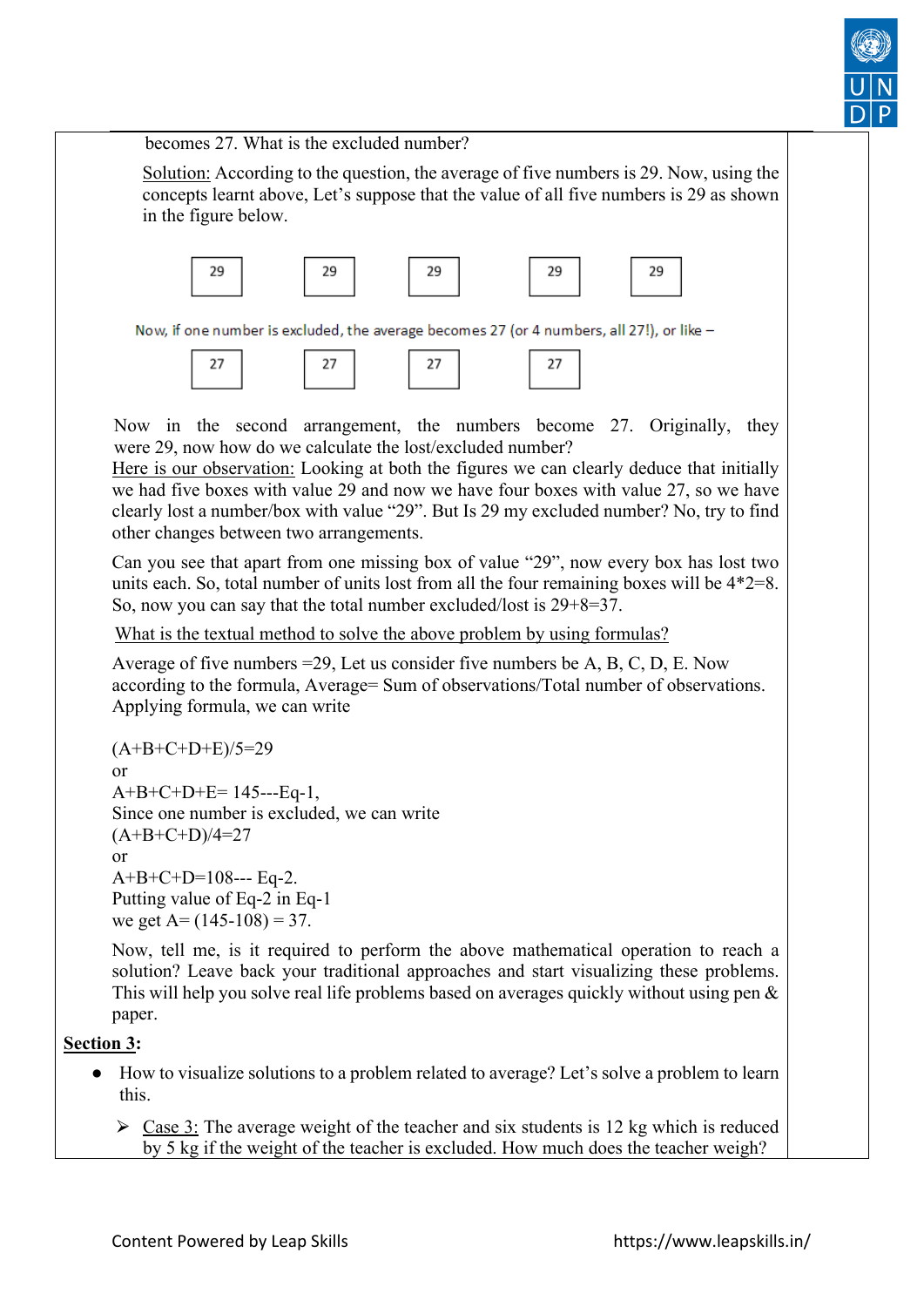

Solution: Just visualize along. There are 7 people whose average weight is 12 kg, so we can consider that each of them weighs 12 kg. If the weight of the teacher is excluded, the average weight is reduced by 5 kg, so now there are 6 people who weigh 7 kg each. Now, let's calculate total weight loss= [12 kg (teacher's weight which was excluded)] +  $[30\text{kg}$  (5kgs each of 6 students)]. So, the excluded weight was  $30+12=42$ kg and whose weight was excluded? It was the teacher. Thus, the teacher weighed 42 kg.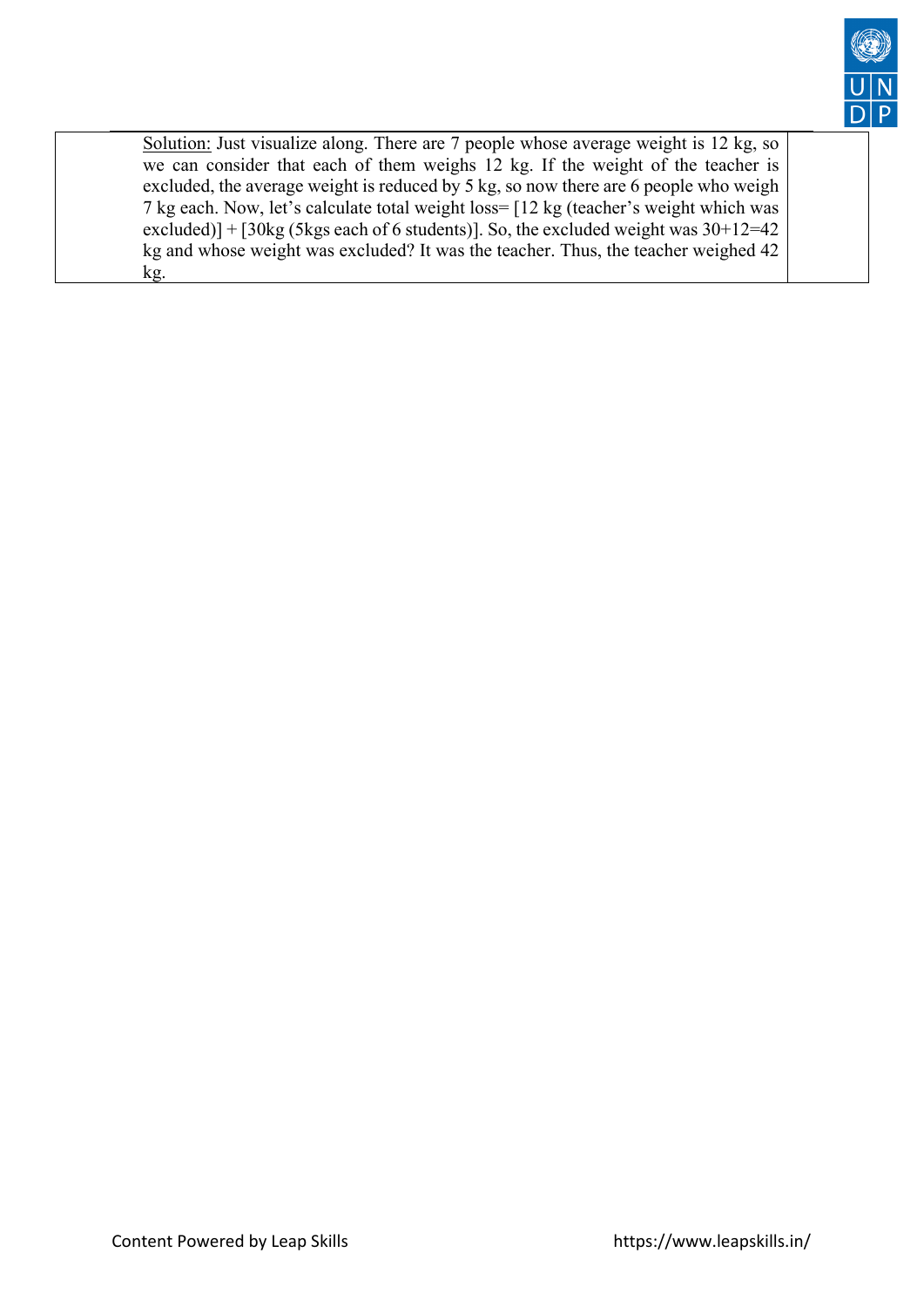

| <b>Section 4: Foundation</b>                                                                                                                                                                                                                    | 8 minutes                         |
|-------------------------------------------------------------------------------------------------------------------------------------------------------------------------------------------------------------------------------------------------|-----------------------------------|
| 1. The average of runs of a cricket player of 10 innings was 32. How<br>many runs must he score in his next innings so as to increase his<br>average of runs by 4?                                                                              | <b>Answers</b><br>(1) 76          |
| The average salary of 15 persons is Rs.5500. If the salary of one person<br>2.<br>is added, the average increases to Rs.5700. What is the salary of this                                                                                        | (2) 8700                          |
| one person?                                                                                                                                                                                                                                     | (3) 89.85                         |
| 3. The average weight of a group of 20 boys was calculated to be 89.4 kg<br>and it was later discovered that one weight was misread as 78kg instead<br>of the correct one of 87kg. The correct average weight is?                               | $(4)$ 11.6                        |
| 4. A class has 20 boys and 30 girls. The average age of boys is 11 years<br>and that of girls is 12 years. What is the average age of the whole class?                                                                                          |                                   |
| <b>Section 5: Moderate</b>                                                                                                                                                                                                                      | 10 minutes                        |
| 1. The mean weight of 150 students in a class is 60 kg. The mean weight                                                                                                                                                                         | <b>Answers</b>                    |
| of boys is 70kg and that of girls is 55kg. How many boys are there in<br>the class?                                                                                                                                                             | (1) 50                            |
| 2. The average marks of 120 students are 35. If the average of passed<br>students was 39 and failed students was 15, then Find the number of                                                                                                    | (2) 100                           |
| students who have passed?                                                                                                                                                                                                                       | (3) 20                            |
| The average age of 5 sisters is 20 year. If the age of the youngest sister<br>3.<br>is 4 year, what was the average age of the group of sisters at the birth<br>of the youngest sister?                                                         |                                   |
| <b>Section 6: HOTS - HIGH ORDER THINKING SKILLS</b>                                                                                                                                                                                             | 15 minutes                        |
| 1. A cricketer gives 12.4 runs per wicket. He gives 26 runs and takes 5<br>wicket. He gave 26 runs and takes 5 wicket in a match after which his<br>average becomes 12 runs per wicket. How many wickets had been<br>taken till the last match? | <b>Answers</b><br>(1) 85          |
| The average age of 8 members of a group is 40 years. The age of 1<br>2.<br>member is 55 years. After his retirement a new member comes in his                                                                                                   | (2) 2                             |
| place of age 39. What is the effect of his retirement on the average age<br>of group?                                                                                                                                                           | $(3)$ 1536.07                     |
| 3.<br>19 persons went to a hotel for a combined dinner party. 13 of them<br>spent Rs.79 each on their dinner and the rest spent Rs.4 more than the<br>average expenditure of all the 19. What was the total money spent by                      |                                   |
| them?                                                                                                                                                                                                                                           | EXPLANATIO<br>$\underline{\rm N}$ |
|                                                                                                                                                                                                                                                 | 10 Minutes                        |
| <b>Closing activity:</b>                                                                                                                                                                                                                        | 1                                 |
| Thank you everyone! Now, all of you are clear with your concepts of<br>average. You will be getting materials for practice that you have to                                                                                                     | Minutes                           |